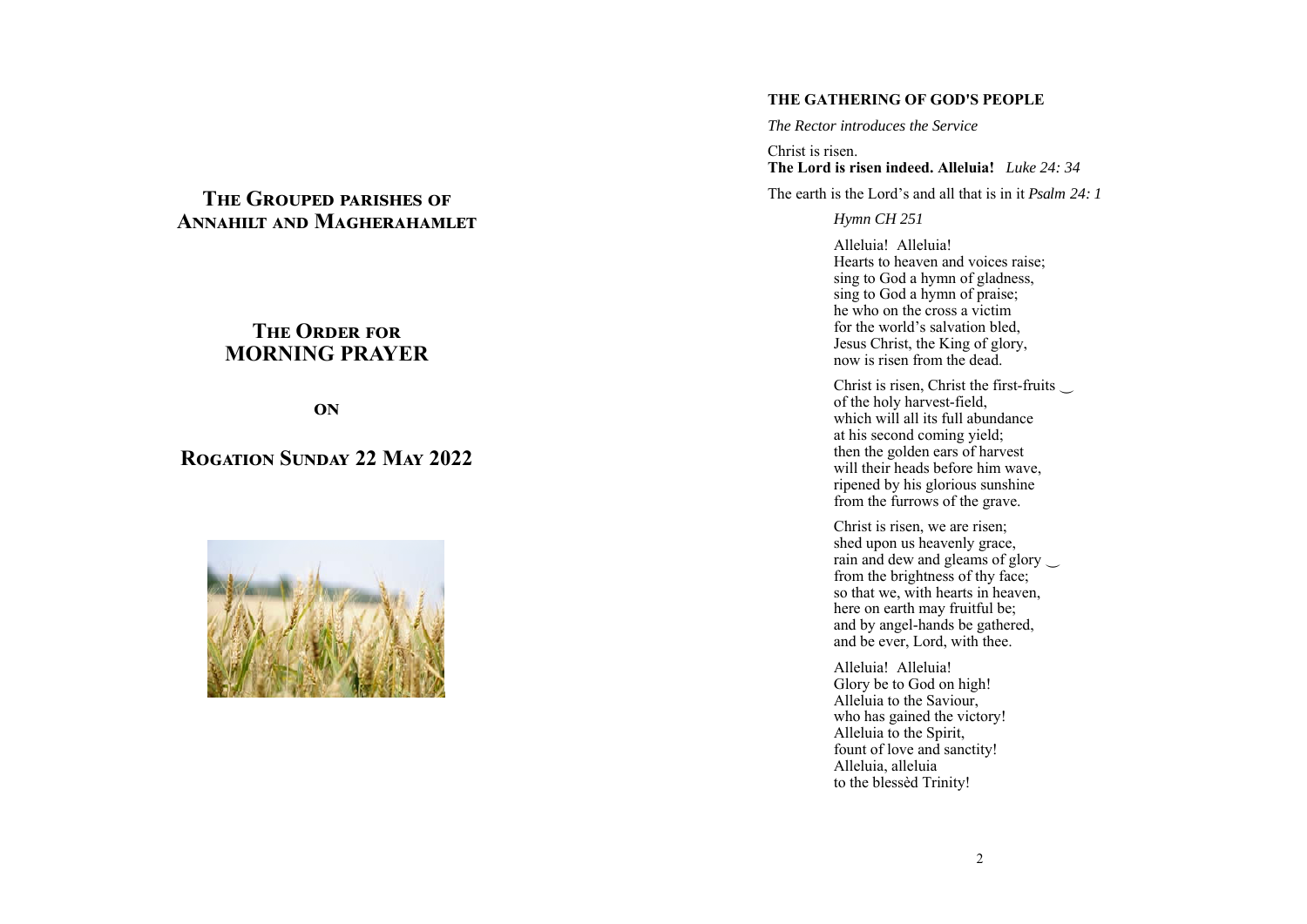*The Rector may introduce the service in these or other suitable words:* 

Beloved in Christ, we come together to offer to Almighty God our worship and praise and thanksgiving, to confess our sins and to receive God's forgiveness, to hear his holy word proclaimed, to bring before him our needs and the needs of the world, and to pray that in the power of his Spirit we may serve him and know the greatness of his love.

### *The minister says*

Let us confess our sins to God our Father.

*Kneel* 

*Silence is kept.* 

**Heavenly Father, we have sinned against you and against our neighbour in thought and word and deed, through negligence, through weakness, through our own deliberate fault; by what we have done and by what we have failed to do. We are truly sorry and repent of all our sins. For the sake of your Son Jesus Christ who died for us, forgive us all that is past; and grant that we may serve you in newness of life to the glory of your name. Amen.** 

#### *The Rector pronounces the absolution.*

Almighty God, who forgives all who truly repent, have mercy on you, pardon and deliver you from all your sins, confirm and strengthen you in all goodness, and keep you in eternal life; through Jesus Christ our Lord. **Amen**.

*Stand* 

O Lord, open our lips **and our mouth will proclaim your praise.** 

O God, make speed to save us. **O Lord, make haste to help us.**  Glory to the Father, and to the Son, and to the Holy Spirit; **as it was in the beginning, is now, and shall be for ever. Amen.** 

Praise the Lord. **The Lord's name be praised.** 

## *FIRST CANTICLE*

## **THE EASTER ANTHEMS**

Christ our passover is | sacri • ficed | for us; therefore | let us | keep the | feast, Not with the old leaven nor with the leaven of | malice • and| wickedness; but with the unleavened bread | of sin | cerity • and | truth. Christ being raised from the dead  $|$  dieth • no  $|$  more: death hath no | more do | minion | over him. For in that he died he died unto | sin | once: but in that he liveth he  $|$  liveth  $|$  unto  $|$  God. Likewise reckon ve also yourselves to be dead indeed | unto | sin: but alive unto God through | Jesus | Christ our | Lord. Christ is  $|\text{ risen} \cdot \text{from the} |$  dead: and become the first | fruits of | them that | slept. For since by | man came | death: by man came also the resur | rection| of the | dead. For as in Adam | all | die: even so in Christ shall | all be | made a | live.

Glory to the Father and | to the | Son: and | to the | Holy | Spirit; as it was in the be  $|$  ginning is  $|$  now: and shall be for  $|$  ever. A-| men

# **PSALM 67 (Said)**

1 God be gracious to us and bless us ♦  **and make his face to shine upon us,**  2 That your way may be known upon earth,  $\triangle$  **your saving power among all nations.**  3 Let the peoples praise you, O God; ♦  **let all the peoples praise you.**  4 O let the nations rejoice and be glad, ♦  **for you will judge the peoples righteously and govern the nations upon earth.** 5 Let the peoples praise you, O God;  $\triangle$  **let all the peoples praise you.**  6 Then shall the earth bring forth her increase, ♦  **and God, our own God, will bless us.**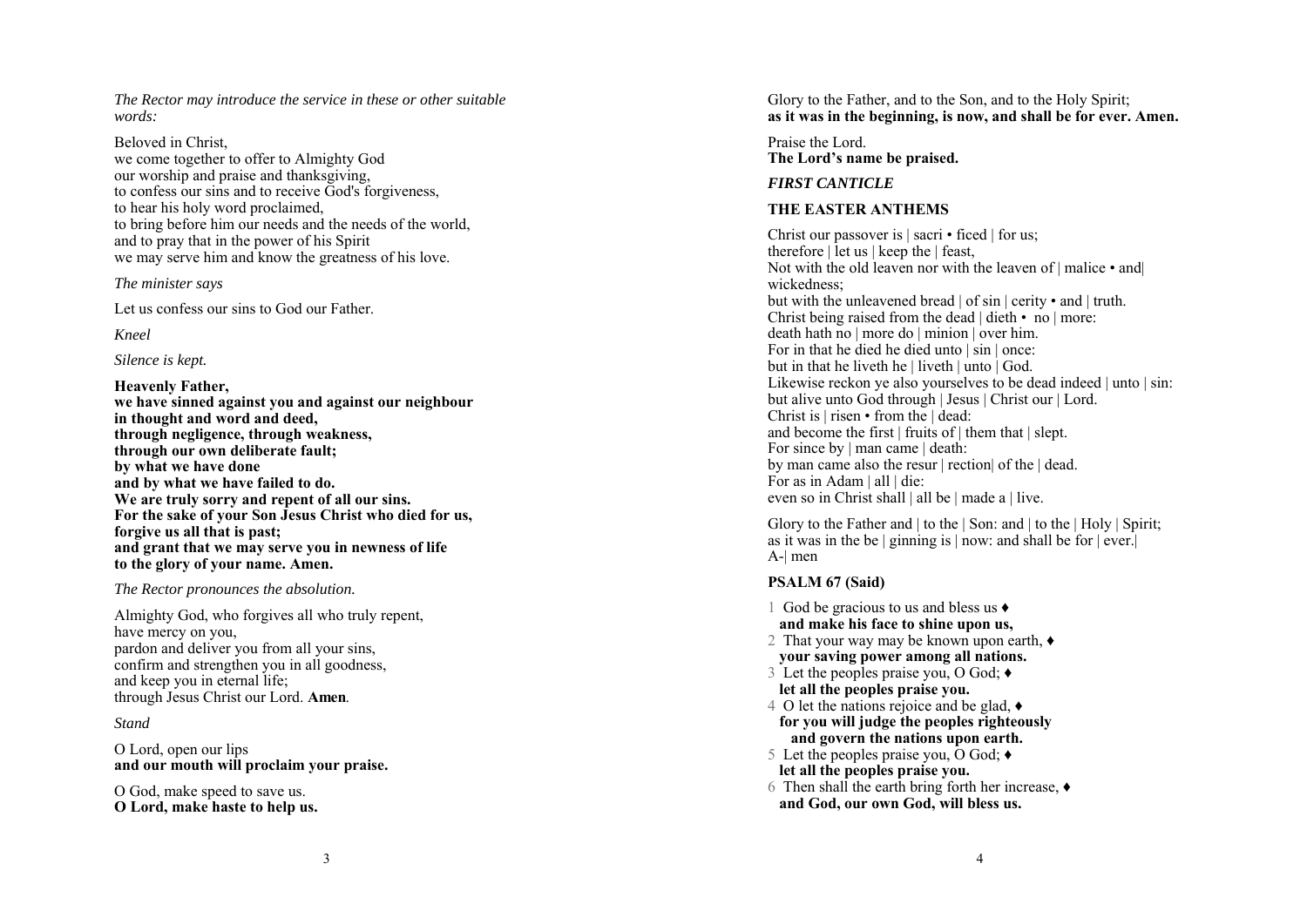### 7 God will bless us, ♦  **and all the ends of the earth shall fear him.**

Glory to the Father, and to the Son and to the Holy Spirit; **as it was in the beginning, is now and shall be forever. Amen.** 

# *FIRST READING*

A Reading from book of the Acts of the Apostles chapter 16 beginning at verse 9

<sup>9</sup>During the night Paul had a vision: there stood a man of Macedonia pleading with him and saying, 'Come over to Macedonia and help us.'  $10$ When he had seen the vision, we immediately tried to cross over to Macedonia, being convinced that God had called us to proclaim the good news to them.

11 We set sail from Troas and took a straight course to Samothrace, the following day to Neapolis,  $^{12}$  and from there to Philippi, which is a leading city of the district<sup>\*</sup> of Macedonia and a Roman colony. We remained in this city for some days.  $^{13}$ On the sabbath day we went outside the gate by the river, where we supposed there was a place of prayer; and we sat down and spoke to the women who had gathered there.  $^{14}A$  certain woman named Lydia, a worshipper of God, was listening to us; she was from the city of Thyatira and a dealer in purple cloth. The Lord opened her heart to listen eagerly to what was said by Paul. <sup>15</sup>When she and her household were baptized, she urged us, saying, 'If you have judged me to be faithful to the Lord, come and stay at my home.' And she prevailed upon us.

# *SECOND CANTICLE*

# **TE DEUM** *Parts 1 & 2*

*Part 1* 

- 1 We praise | thee O | God,  $\blacksquare$ we acknowledge | thee to | be the | Lord.
- 2 All the earth doth | worship | thee, the | Father | ever|lasting.
- 3 To thee all angels cry aloud the heavens and all the | powers there|in, ■ to thee Cherubim and Seraphim con|tin·ual|ly do | cry,
- 4 Holy, Holy, Holy, Lord | God · of Sa•baoth: heaven and earth are full of the  $|$  majes ty  $|$  of thy  $|$  glory.
- 5 The glorious company of the apostles | praise | thee; the goodly fellowship of the | prophets | praise | thee.
- 6 The  $|\text{ noble}|$  army  $\blacksquare$  of  $|\text{matrix}|$  praise  $|\text{the}$ .
- The  $|$  holy  $|$  Church  $\blacksquare$ throughout all the world | doth ac knowledge | thee;
- 8 The Father of an | infin•ite | majesty,  $\blacksquare$ thine honourable, true, and only Son, also the  $|$  Holy  $|$  Spirit  $\cdot$  the  $|$  Comforter.

# *Part 2*

- 9 Thou art the King of  $\vert$  glory  $\cdot$  O  $\vert$  Christ.  $\blacksquare$ Thou art the ever|lasting | Son of  $\cdot$  the | Father.
- 10 When thou tookest upon thee to delliver  $\parallel$  man,  $\blacksquare$ thou didst not ab|hor the | Virgin's | womb.
- 11† When thou hadst overcome the | sharpness · of | death, thou didst open the kingdom of  $|$  heaven  $\cdot$  to  $|$  all be lievers.
- 12 Thou sittest at the right  $|$  hand of  $|$  God,  $\blacksquare$ in the | glory | of the | Father.
- 13 We be•lieve that | thou ‿ shalt | come to | be our | judge.
- 14 We therefore pray thee | help thy | servants, whom thou hast redeemed  $\cdot$  with thy | precious | blood.
- 15 Make them to be numbered | with thy | saints in | glory | ever|lasting

# *SECOND READING*

A Reading from the Revelation of Saint John the Divine, Chapter 21 beginning at verse 10

 $10<sup>10</sup>$ And in the spirit- $\ddot{\phantom{a}}$  he carried me away to a great, high mountain and showed me the holy city Jerusalem coming down out of heaven from God.

22 I saw no temple in the city, for its temple is the Lord God the Almighty and the Lamb. 23And the city has no need of sun or moon to shine on it, for the glory of God is its light, and its lamp is the Lamb.  $24$ The nations will walk by its light, and the kings of the earth will bring their glory into it. <sup>25</sup>Its gates will never be shut by day and there will be no night there.  $^{26}$ People will bring into it the glory and the honour of the nations.  $^{27}$ But nothing unclean will enter it, nor anyone who practises abomination or falsehood, but only those who are written in the Lamb's book of life.

22Then the angel<sup>\*</sup> showed me the river of the water of life, bright as crystal, flowing from the throne of God and of the Lamb  $2$ <sup>1</sup> through the middle of the street of the city. On either side of the river is the tree of life\* with its twelve kinds of fruit, producing its fruit each month; and the leaves of the tree are for the healing of the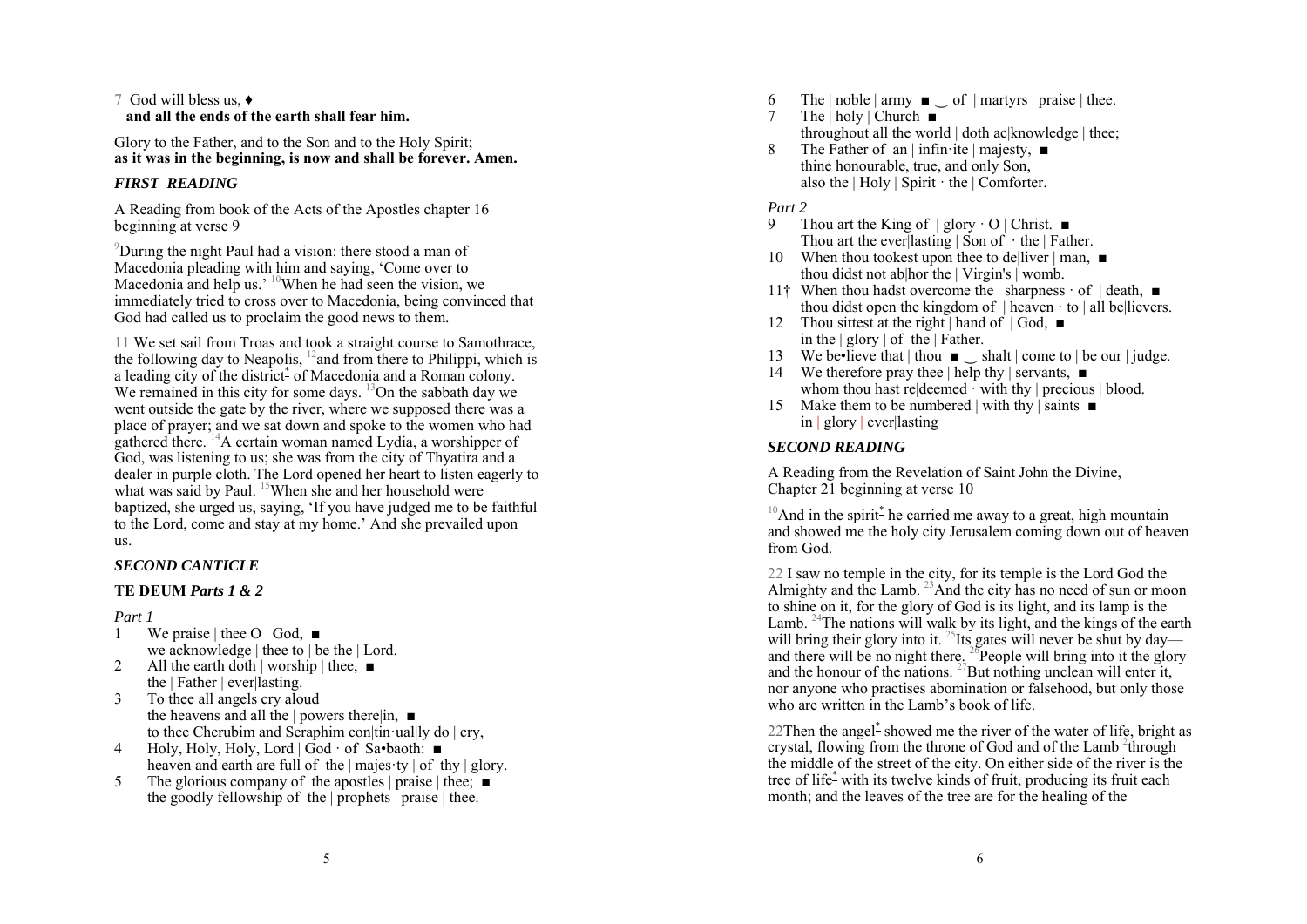nations. 3Nothing accursed will be found there any more. But the throne of God and of the Lamb will be in it, and his servants<sup>\*</sup> will worship him; <sup>4</sup>they will see his face, and his name will be on their foreheads. 5And there will be no more night; they need no light of lamp or sun, for the Lord God will be their light, and they will reign for ever and ever.

#### *THIRD CANTICLE*

#### **BENEDICTUS**

1 Blessèd be the Lord | God of | Israel, ■ for he hath visited | and re|deemed his | people, 2 And hath raised up a mighty sallvation  $\vert$  for us  $\vert \vert$ in the  $|\text{house of } \cdot \text{his } |$  servant  $|\text{David:}$ 3 As he spake by the mouth of his | holy | Prophets ■ which have been | since the | world be|gan; 4 That we should be  $|$  saved  $\cdot$  from our  $|$  enemies.  $\blacksquare$ and from the | hands of | all that | hate us, 5 To perform the mercy | promised  $\cdot$  to our | forefathers,  $\blacksquare$ and to relmember  $\cdot$  his  $\vert$  holy  $\vert$  covenant; 6 To perform the oath which he sware to our | fore·father | Abraham: ■ that  $\vert$  he would  $\vert$  give  $\vert$  us, 7 That we being delivered out of the | hand of · our | enemies ■ might serve | him with|out | fear, 8 In holiness and | righteous·ness be|fore him ■ all the  $\vert$  days  $\vert$  of our  $\vert$  life. 9 And thou, child, shalt be called the | Prophet · of the | Highest, ■ for thou shalt go before the face of the  $|\text{Lord } \cdot \text{ to pre}|$  pare his  $|\text{$ ways: 10 To give knowledge of salvation  $|\text{unto} \cdot \text{his}|$  people,  $\blacksquare$ for the remission of their  $|\sin s|$ , 11 Through the tender mercy | of our | God ■ whereby the day-spring from on  $|\text{ high }hat\|$  visit ed  $|\text{ us},$ 12 To give light to them that sit in darkness and in the  $|$  shadow  $\cdot$  of  $|$  death.  $\blacksquare$ and to guide our feet  $|\text{ into } \cdot \text{ the }|$  way of  $|\text{ peace}|$ .

Glory to the Father, and | to the | Son, and | to the | Holy | Spirit: As it was in the be | ginning is  $|\text{now and shall be for }$  | ever. A  $|\text{men.}$ 

#### **THE APOSTLES CREED**

**I believe in God, the Father almighty, creator of heaven and earth.** 

**I believe in Jesus Christ, God's only Son, our Lord, who was conceived by the Holy Spirit, born of the Virgin Mary, suffered under Pontius Pilate, was crucified, died and was buried; he descended to the dead. On the third day he rose again; he ascended into heaven, he is seated at the right hand of the Father, and he will come again to judge the living and the dead.** 

**I believe in the Holy Spirit, the holy catholic Church, the communion of saints, the forgiveness of sins, the resurrection of the body, and the life everlasting. Amen.** 

#### **THE PRAYERS OF THE PEOPLE**

The Lord be with you **and also with you.** 

*Kneel* 

Let us pray.

Lord, have mercy. **Christ, have mercy.**  Lord, have mercy.

**Our Father, who art in heaven, hallowed be thy name, thy kingdom come, thy will be done, On earth as it is in heaven. Give us this day our daily bread. And forgive us our trespasses as we forgive those who trespass against us. And lead us not into temptation, but deliver us from evil. For thine is the kingdom, the power, and the glory, for ever and ever. Amen.**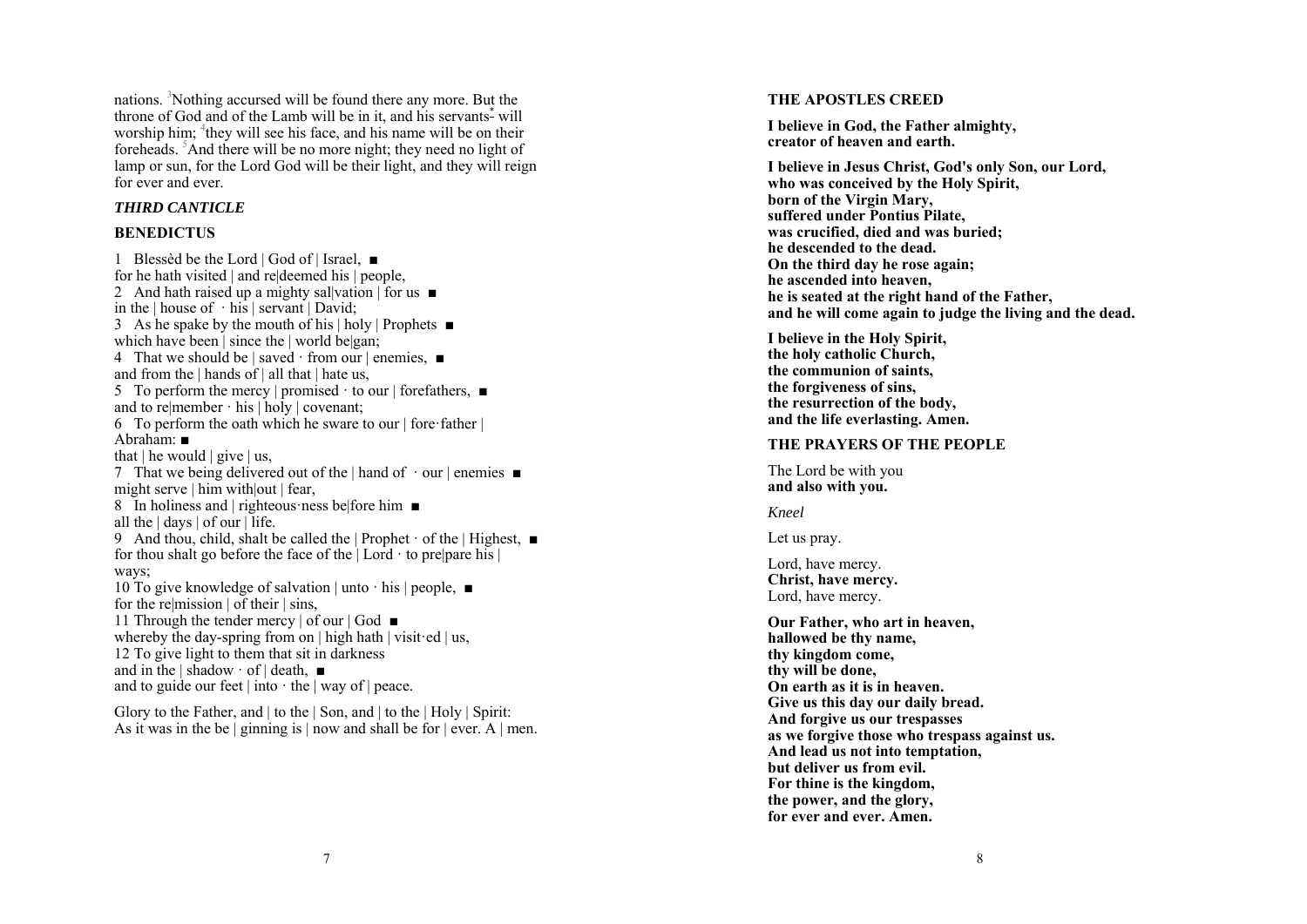*The versicles and responses may be said.* 

Show us your mercy, O Lord, **and grant us your salvation.** 

O Lord, save the Queen **and grant her government wisdom.** 

Let your ministers be clothed with righteousness **and let your servants shout for joy.** 

O Lord, save your people **and bless those whom you have chosen.** 

Give peace in our time, O Lord, **and let your glory be over all the earth.** 

O God, make clean our hearts within us **and renew us by your Holy Spirit** 

## **THE COLLECTS**

#### *The Collects of the day are said and one or more of these collects:*

God our redeemer, you have delivered us from the power of darkness and brought us into the kingdom of your Son: Grant, that as by his death he has recalled us to life, as by his continual presence in us he may raise us to eternal joy; through Jesus Christ our Lord. **Amen**.

Almighty God, whose will it is that the earth and the sea should bear fruit in due season: Bless the labours of those who work on land and sea, grant us a good harvest and the grace always to rejoice in your fatherly care: through Jesus Christ our Lord. **Amen.** 

**O God, the author of peace and lover of concord, to know you is eternal life, and to serve you is perfect freedom: Defend us in all assaults of our enemies, that we, surely trusting in your protection, may not fear the power of any adversaries; through Jesus Christ our Lord. Amen.** 

**O Lord, our heavenly Father, almighty and everliving God, we give you thanks for bringing us safely to this day: Keep us from falling into sin or running into danger,** 

#### **and in all things guide us to know and do your will; through Jesus Christ our Lord. Amen.**

#### *Hymn CH 16*

Like a mighty river flowing, like a flower in beauty growing, far beyond all human knowing is the perfect peace of God.

Like the hills serene and even, like the coursing clouds of heaven, like the heart that's been forgiven is the perfect peace of God.

Like the summer breezes playing, like the tall trees softly swaying, like the lips of silent praying is the perfect peace of God.

Like the morning sun ascended, like the scents of evening blended, like a friendship never ended is the perfect peace of God.

Like the azure ocean swelling, like the jewel all-excelling, far beyond our human telling is the perfect peace of God.

#### *THE PRAYERS*

*Let us pray* 

## *Kneel*

*We acknowledge our dependence on God's giving:* 

Lord God, as we sow a seed, or plant, hoping for a rich harvest, we pray that we may delivered from thinking that this comes wholly of its own accord, or simply due to our efforts.

Teach us again that sun and rain are your gifts, that by ourselves we can do nothing and that we are stewards of your creation.

In your mercy, grant us favourable crops, trusting and thankful hearts, and wise and fair use of your gifts, for Jesus' sake. **Amen**.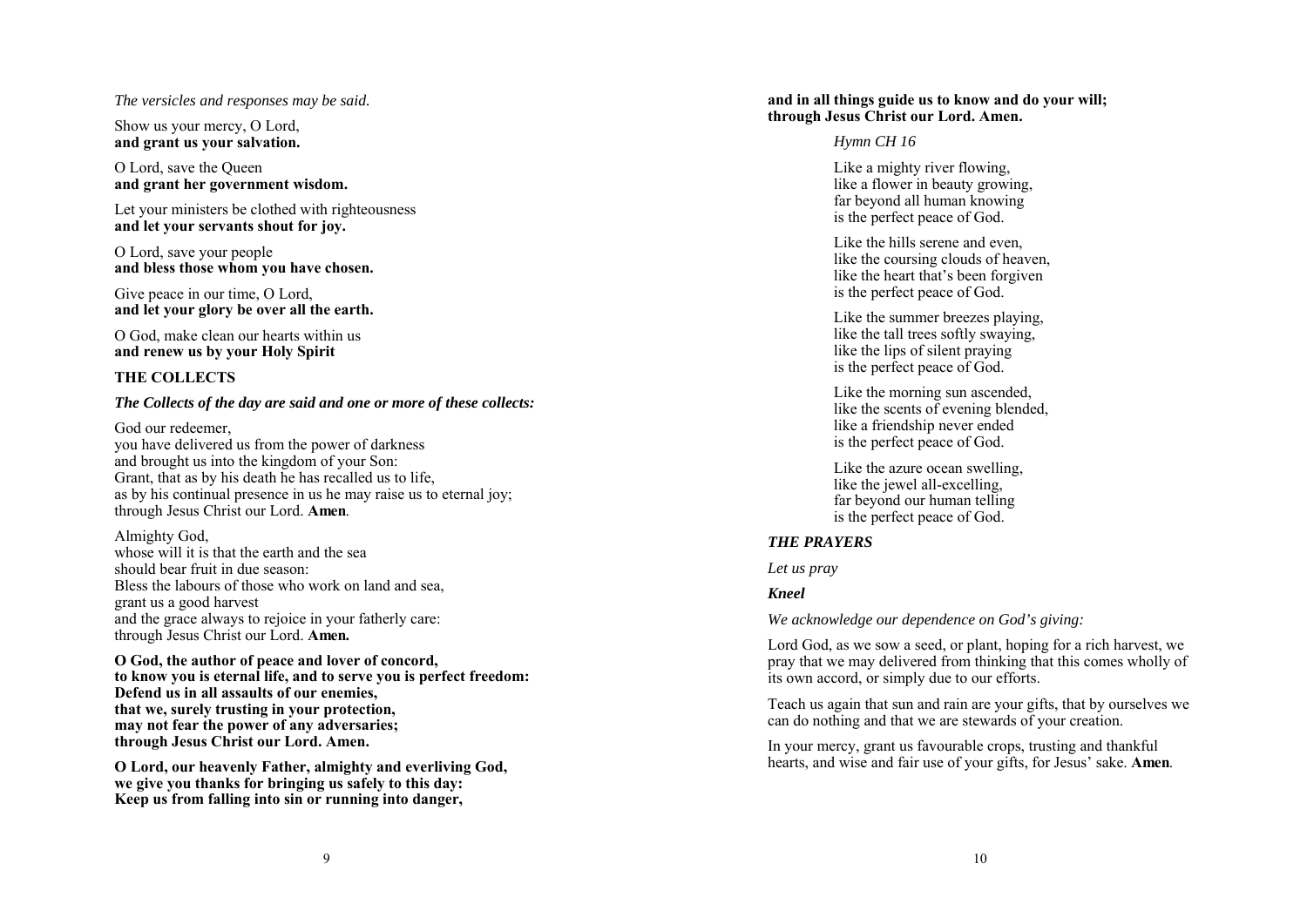Heavenly Father, as you have taught us to pray for our daily bread and to recognize our dependence on your bounty, so we ask your blessing on the sowing of the seed and the labours of those who work on the land; that the earth may yield its full harvest and the needs of all may be supplied; through Jesus Christ our Lord. **Amen**.

*We pray for this Group of Parishes and for the Parishes of Magherally and Annaclone and the Bishop's Curate the Revd Karen Salmon, that we may apply the lessons of the seed in how we live day by day:* 

Lord Jesus, you have taught us the lessons of the seed: the seed that springs up and grows in ways unknown to us; the seed that though smallest becomes a great plant; the seed that gives its life that new life may be multiplied. Write these lessons of faith, hope and love on our hearts, that our lives may yield an abundant harvest in your service, to the glory of your name. **Amen**.

*Let us pray for rural areas and the people who live there:* 

For the long-term residents who live where their parents and their grandparents lived; for those who live on and work on large mechanized farms; for those who live and work on small farms and holdings; for the very wealthy who own great areas of land; for those who own nothing; for those who live in villages; for those who work in country crafts and industries; for all whose work is lonely, dangerous and a cause for anxiety and stress; for those who are unemployed; for those who work in urban areas but have country homes; for newcomers who find country life strange; for country doctors and nurses, and for veterinary surgeons with country practices; for those who develop the rural holiday industry; for those who provide transport services; for local councillors, Members of Parliament, Assembly Members, editors of newspapers and all who help the rural communities in their life together; and for all Christian people, their churches and their clergy.

Grant, Lord, that your church in country areas may have special grace, power and wisdom to be your body and proclaim your word, so that people may befriend each other, learn from one another and

create caring communities in times of change, for the good of all and to the praise of your name. **Amen**.

*We pray for our country at this time of great concern, instability and anxiety*:

We thank you, Lord, for the record of long ages in which prophets and kings have worked together. Hear our prayer for all our public representatives, especially at Stormont and at Westminster. May those elected learn the lessons of history, meet its challenges in the present, and be given vision for the future. May their policies and decisions be true to your will and achievable in your world; through Jesus Christ our Lord. **Amen**.

*We pray for all preparing for examinations at this time:* 

Heavenly Father, give your blessing to the work of all students that they may do it to your glory. May all their study be done honestly and faithfully. Give them strength, wisdom and patience and whether they succeed or not, may their confidence in you and your purposes remain; we ask this through Jesus Christ our Lord. **Amen**.

**The grace of our Lord Jesus Christ, and the love of God, and the fellowship of the Holy Spirit, be with us all evermore**. **Amen**.

*Hymn CH 350* 

For the beauty of the earth, for the glory of the skies, for the love which from our birth over and around us lies,

*Christ our God, to thee we raise this our sacrifice of praise.* 

For the wonder of each hour of the day and of the night, hill and vale, and tree and flower. sun and moon, and stars of light,

For the joy of ear and eye, for the heart and mind's delight, for the mystic harmony linking sense to sound and sight,